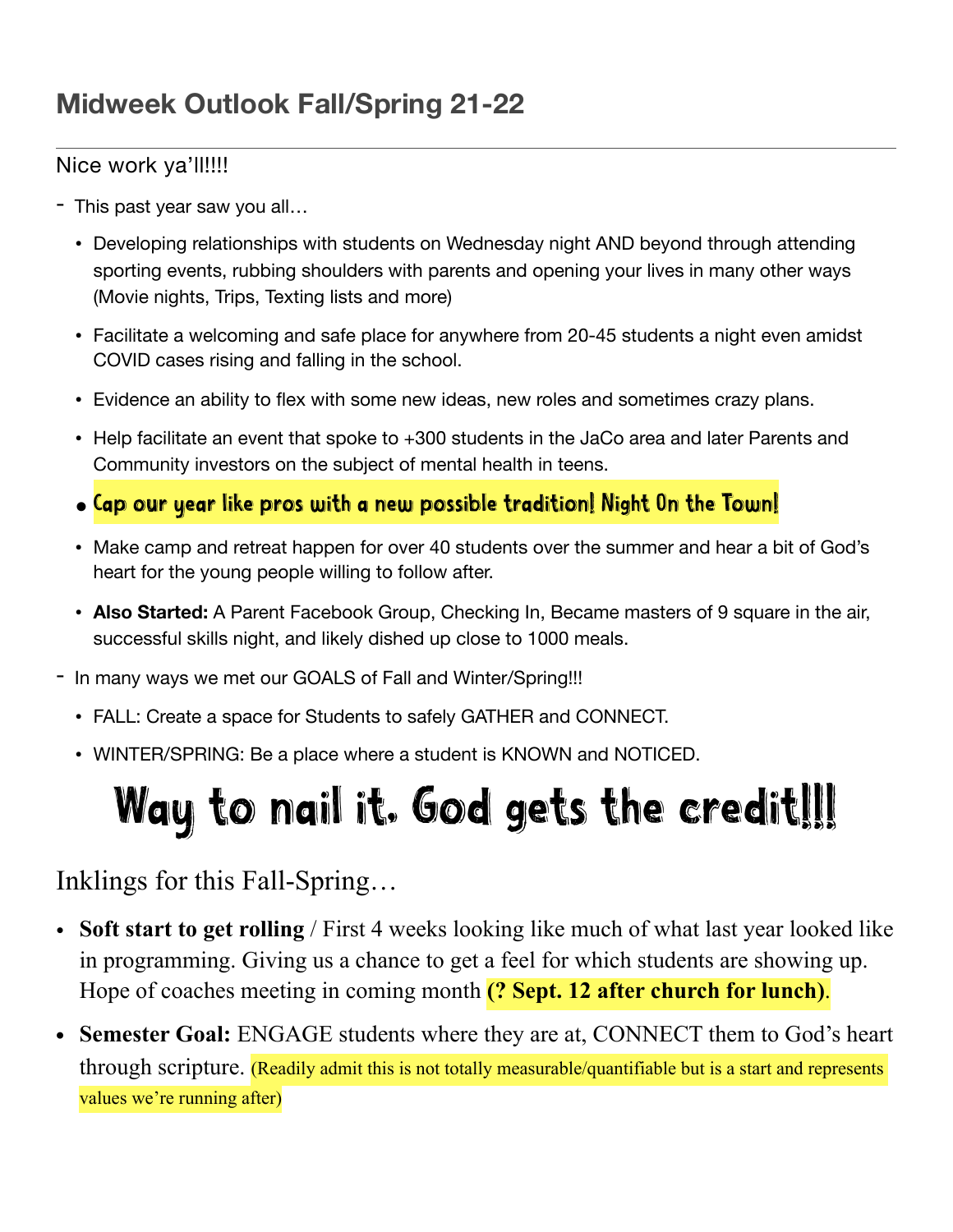- **• What might that look like?** Not shying away from/engaging the messy parts of faith and culture. Working at having scripture as a centerpiece. Being willing to say, "I don't know but…"
- **• First Series:** Three big questions.
	- **• Impetus:** In some ways the current generation seems to be asking… "Who am I?", "Where do I fit in", and "Do I matter?"



- Some things worth chewing on for this year....
- **What is our crowd?** (Time will tell, Church kids, Unchurched, etc. but lets try and be noticing/gauging)
- 6th Graders part or not? (Lets wholeheartedly include, be intentional with and consider if they need their own group/extra attention)
- **• Small Groups same?** (Worked good last year, may need to split in 1/3's if groups over 10, lets be looking for/considering other adults to pull in)
- More help? (above & to help serve food, let coaches be with students more)
- **Hosts/Games** (as possible lets spread some ownership/up front time around. Brandon W. Will brainstorm through some ideas for games.
- **• Other Student serving areas DJ? Serving? Worship?** (We'll try and let some students do some DJ'ing could be a good real world

on feet culture sifting among peers Or bad! lol. Older student w/ others / Be thinking of serving opps / Agreed to try and loop in Students to lead & prepare for worship this year but prep outside Wed. Nights. Loop in Rod D. And Angie will talk to David D.)

**• Communication: Text/FBParents/**

**Insta** (We'll work on an Remind group for this and Emma is willing to lead this piece)

- **• Events: OCC / MCC / Fall Break**  (Chatted through importance of "events" outside of Wednesdays and the relational crucible it provides. First attempt Sept. 24-25 MS Event at Ozark Christian in Joplin this year.)
- **• Guy's Only / Girls Only** (Lets not be afraid to set up some of these things outside of Wed night when possible!)
- **• Other Thoughts? Ideas? Want to try?** (Don't forget the feedback students gave/ Luke - need to look back at this : ))